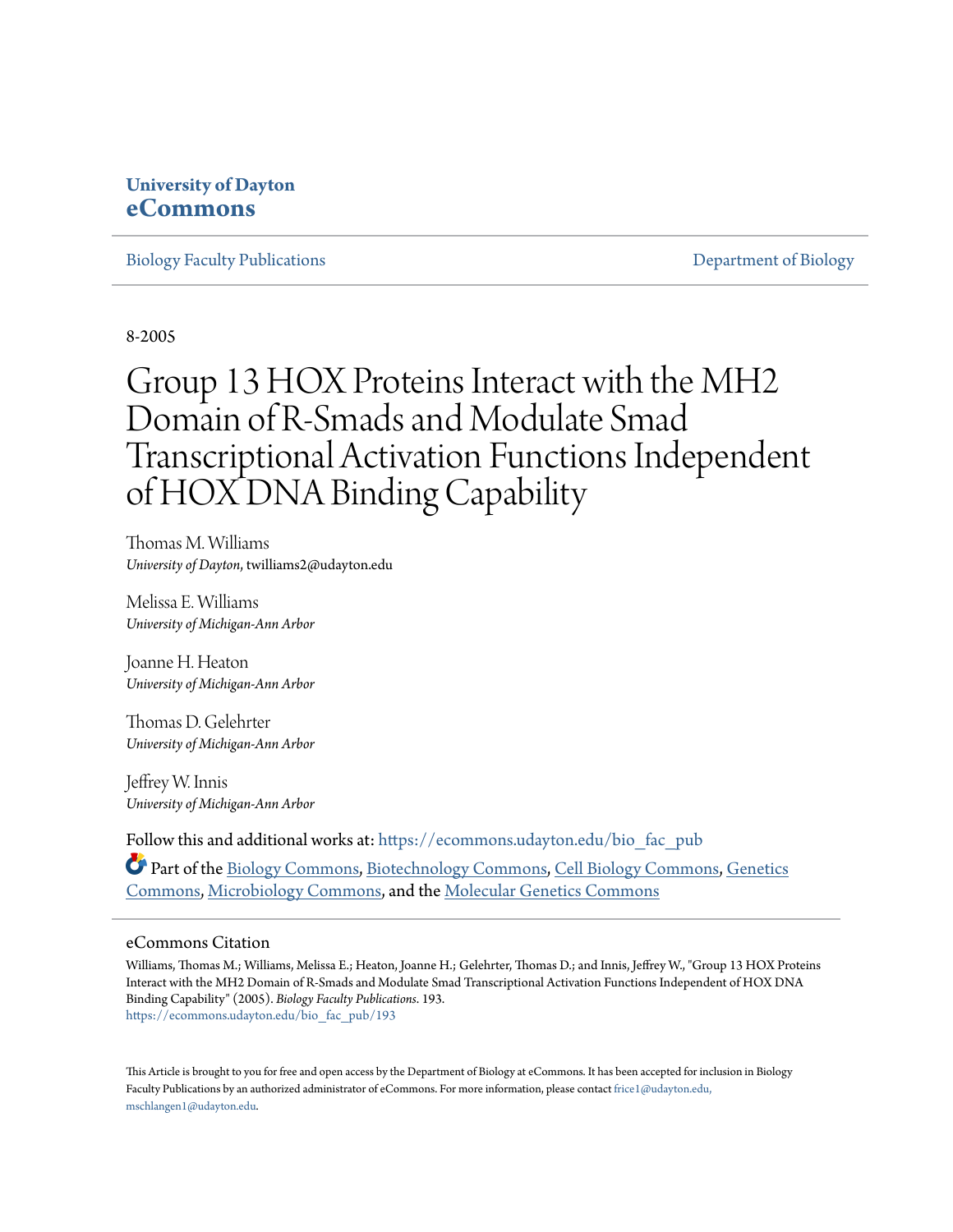# Group 13 HOX proteins interact with the MH2 domain of R-Smads and modulate Smad transcriptional activation functions independent of HOX DNA-binding capability

Thomas M. Williams<sup>1</sup>, Melissa E. Williams<sup>1</sup>, Joanne H. Heaton<sup>1</sup>, Thomas D. Gelehrter<sup>1</sup> and Jeffrey W. Innis $1,2,*$ 

<sup>1</sup>Department of Human Genetics and <sup>2</sup>Department of Pediatrics, University of Michigan, Ann Arbor, MI, USA

Received June 17, 2005; Revised and Accepted July 22, 2005

# ABSTRACT

Interactions with co-factors provide a means by which HOX proteins exert specificity. To identify candidate protein interactors of HOXA13, we created and screened an E11.5–E12.5, distal limb bud yeast twohybrid prey library. Among the interactors, we isolated the BMP-signaling effector Smad5, which interacted with the paralogous HOXD13 but not with HOXA11 or HOXA9, revealing unique interaction capabilities of the AbdB-like HOX proteins. Using deletion mutants, we determined that the MH2 domain of Smad5 is necessary for HOXA13 interaction. This is the first report demonstrating an interaction between HOX proteins and the MH2 domain of Smad proteins. HOXA13andHOXD13alsobindtootherBMPandTGFb/Activin-regulated Smad proteins including Smad1 and Smad2, but not Smad4. Furthermore, HOXD13 could be co-immunoprecipitated with Smad1 from cells. Expression of HOXA13, HOXD13 or a HOXD13 homeodomain mutant (HOXD13<sup>IQN>AAA</sup>) antagonized TGF-<sub>B</sub>-stimulated transcriptional activation of the pAdtrack-3TP-Lux reporter vector in Mv1Lu cells as well as the Smad3/Smad4-activated  $pTRS<sub>6</sub>-E1b$ promoter in Hep3B cells. Finally, using mammalian one-hybrid assay, we show that transcriptional activation by a GAL4/Smad3-C-terminus fusion protein is specifically inhibited by HOXA13. Our results identify a new co-factor for HOX group 13 proteins and suggest that HOX proteins may modulate Smad-mediated transcriptional activity through protein–protein

# interactions without the requirement for HOX monomeric DNA-binding capability.

# INTRODUCTION

Mammals have 39 Hox genes that encode transcription factors that are essential for normal development (1). Mutations in group 13 HOX genes have been described in the human HOXA13 and HOXD13 genes, and engineered and spontaneous mutants of both genes have added significantly to our understanding of their role in development (2–15). However, our knowledge of how these proteins gain specificity of function in different tissues is limited.

One mechanism whereby HOX proteins achieve functional specificity is by interaction with additional DNA-binding co-factors, of which PBX and MEIS proteins to date are the most studied (16). PBX proteins interact cooperatively on DNA with HOX proteins of paralog groups 1–10 but not groups 11–13 (17,18), while MEIS proteins cooperatively bind to DNA with paralog groups 9–13 (19). Interactions have also been demonstrated to occur between MEIS proteins and HOXA13 and HOXD13, as well as non-AbdB-like HOX proteins in the absence of DNA (20). However, in the developing limb bud mesenchyme Meis1-3 are expressed in a separate more proximal region than the distally restricted expression of Hoxa13 and Hoxd13 (20–22), thus precluding a productive interaction.

We sought to identify potential co-factors of HOXA13 using a yeast two-hybrid screen of a developmentally appropriate limb bud cDNA library. Among the isolated candidates, we found Smad5, a well-described mediator of BMP function (23,24) and a critical gene for embryonic and extra-embryonic vascular development (25,26). Owing to the importance of

\*To whom correspondence should be addressed. Tel: +1 734 647 3817; Fax: +1 734 763 3784; Email: innis@umich.edu

The authors wish it to be known that, in their opinion, the first two authors should be regarded as joint First Authors

- The Author 2005. Published by Oxford University Press. All rights reserved.

The online version of this article has been published under an open access model. Users are entitled to use, reproduce, disseminate, or display the open access version of this article for non-commercial purposes provided that: the original authorship is properly and fully attributed; the Journal and Oxford University Press are attributed as the original place of publication with the correct citation details given; if an article is subsequently reproduced or disseminated not in its entirety but only in part or as a derivative work this must be clearly indicated. For commercial re-use, please contact journals.permissions@oupjournals.org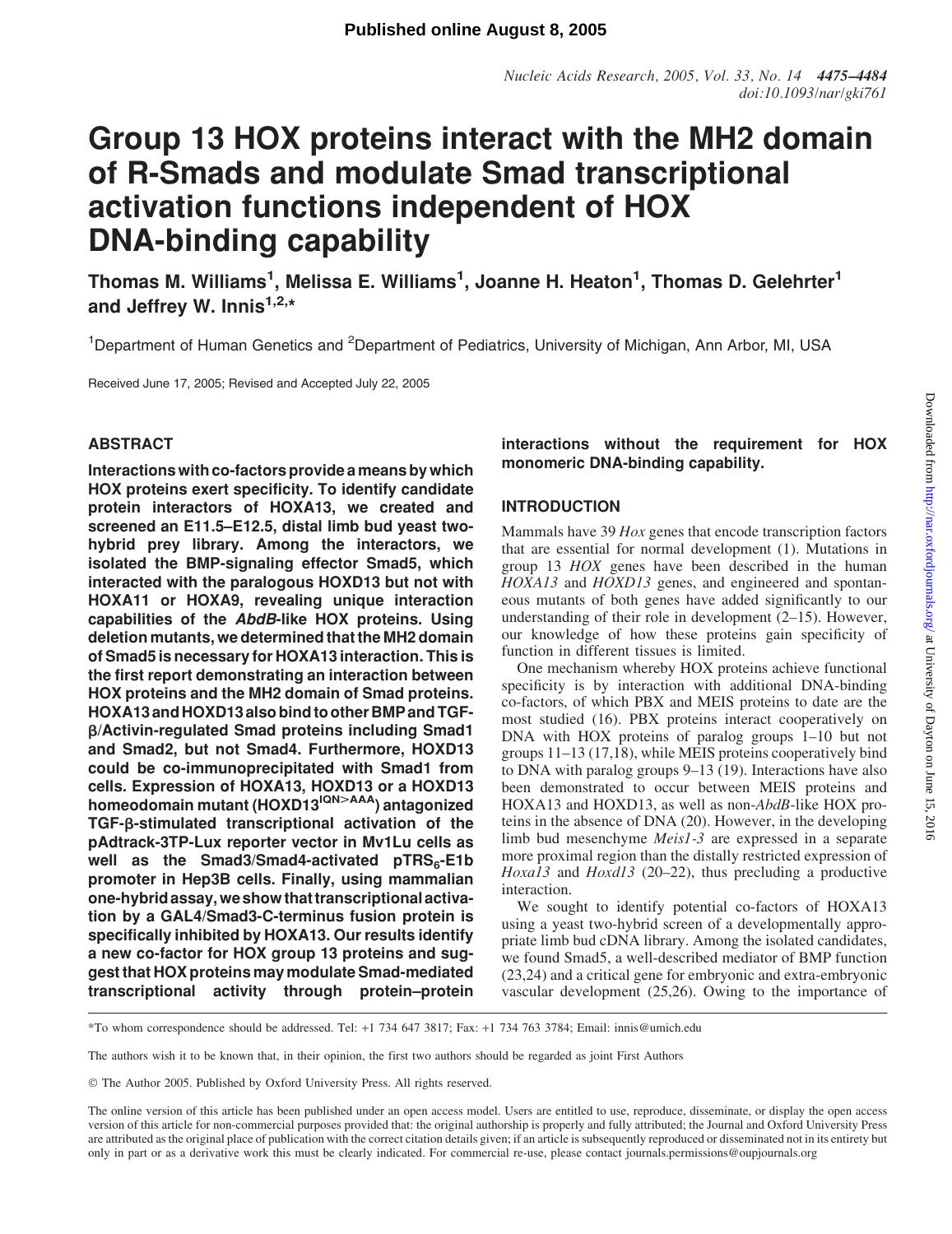Hoxal3 in limb, genitourinary tract, umbilical artery and digestive tract development, we chose to analyze HOXA13/ Smad interactions and function in detail.

#### MATERIALS AND METHODS

#### Limb bud yeast two-hybrid cDNA prey library

Forelimb and hindlimb bud autopods of 140 C57BL/6J embryos were harvested between E11.5 and E12.5, stages 4–10 (27). Total cellular RNA was purified using Trizol reagent (Invitrogen Corporation). From 886 µg of total autopod RNA, 5.9  $\mu$ g of poly(A) RNA was obtained using the Oligotex mRNA midi kit (Qiagen). Random-primed cDNAs were created using the SuperScript Choice System (Invitrogen Corporation) with EcoRI adapters and were ligated into the EcoRI site of the prey vector pJG4-5 (Origene Technologies). DNA from ligations was transformed into electrocompetent DH10B cells (Invitrogen Corporation) producing 1.8 million insert containing colony forming units (CFUs). Prey vector DNA from pooled colonies was transformed into the haploid yeast EGY188 (MATa) following the DupLEX-A large-scale library transformation protocol. A total of 85 transformations, each using  $1 \mu$ g of DNA, were performed. Transformants were selected on YNB (glucose) medium lacking tryptophan (trp). Aliquots containing  $3.6 \times 10^6$  yeast CFUs were pooled for use in screening. Using dilution plating onto YNB (glucose) medium lacking tryptophan, we estimated the pooled library titer to be  $6.6 \times 10^8$  CFU/100 µl.

#### Two-hybrid library screening

A HOXA13 bait construct was created by cloning the coding sequence for amino acids 150–360 into the vector  $pEG202NLS$ , placing the coding sequence  $3'$  of the LexA DNA-binding domain (DBD) and nuclear localization signal (NLS). Bait plasmids and the lacZ reporter vector (pSH18-34) were transformed into the haploid yeast strain EGY40 (MAT $\alpha$ ) and transformants were selected for growth on YNB (glucose) medium lacking histidine (his) and uracil (ura). The limb bud prey library was screened using interaction mating (28,29). Aliquots containing  $3 \times 10^8$  CFUs were mated to the opposite mating type and diploid interactors were selected for growth on YNB (galactose) -his -ura -trp -leu medium. Bait autoactivation potential was calculated as the ratio of colonies growing on YNB (galactose) -his -ura -trp -leu versus -his -ura -trp (+leu). The ratio was used to determine the number of interactors to be screened based on the product of the bait autoactivation potential and the number of unique preys in the prey library (28). The calculated CFU from the bait/prey library mating was replica plated on both YNB (galactose) -his -ura -trp +X-gal and YNB (glucose) -his -ura -trp +X-gal medium. Those turning blue only on the galactose containing plates (prey protein expressed) were characterized further. Prey plasmids were isolated from diploid yeast following the DupLEX-A protocol and sequenced using the 5' target fusion primer: 5'-CTGAGTG-GAGATGCCTCC-3'. Candidate identification was performed using BlastN analysis of insert DNA sequence and BlastP analysis of open reading frames (30).

Additional yeast two-hybrid preys were created by cloning selected coding sequences into the prey vector pJG4-5, on the  $3'$  end of the B42 transcriptional activation domain (AD), and bait constructs were made by cloning coding sequences  $3'$  of the LexA DBD of the vectors pEG202 or pEG202NLS (includes NLS). The specificity of interaction was assessed for Smad5 and other preys by transformation of haploid yeast strain EGY48 (MAT $\alpha$ ) followed by interaction mating. Constructed bait vectors, pRFHMI (Bicoid HD), pBait  $(TGF\beta RI)$ , pSH17-4 (LexA DBD-GAL4 AD), pEG202 (LexA DBD) and pEG202NLS (LexA DBD-NLS) were each cotransformed into the haploid yeast strain RFY206 (MATa) with lacZ reporter vector (pSH17-4). Interaction mating and visual scoring was performed 24 h after growth at  $30^{\circ}$ C on glucose and galactose medium (-trp, -his, -ura) with X-gal.

#### Sequence analysis

Accession numbers for the *Mus musculus* protein sequences: HOXA13 (NP\_032290), HOXD13 (NP\_032301), Smad1 (AAG41407), Smad2 (AAH21342), Smad3 (NP\_058049), Smad4 (NP\_032566), Smad5 (NP\_032567), Smad6 (NP\_032568), Smad7 (CAA04182) and Smad8 (AAF77079). The accession numbers for Drosophila melanogaster are Mad (AAB60230) and Medea (AAC38971). Comparison of protein sequences was carried out using the MEGALIGN program (DNASTAR) with the CLUSTAL W alignment algorithm (31). A neighbor-joining tree was generated in MEGALIGN, from the CLUSTAL W sequence alignments of full-length protein sequences.

#### Plasmids

pAdtrack-3TP-Lux (32),  $pTRS_6$ -E1b-luc (33,34) and pG5Bluc (33) luciferase reporter plasmids have been described previously. Briefly, 3TP-Lux is a chimeric reporter that contains promoter elements of the human collagenase and PAI-1 genes (35). This reporter is activated by TGF-b stimulation in a variety of cells. The  $pTRS_6$ -E1b-luc promoter is composed of six copies of the  $-732/-721$  Smad3/Smad4 binding segment of the human PAI-1 promoter upstream of the E1bTATA box in pE1b-luc (34). pG5B-luc has five copies of the GAL4 DNA-binding site upstream of the E1bTATA box in pE1bluc (33). Transfection controls included either Renilla luciferase or chicken  $\beta$ -actin-promoter- $\beta$ -galactosidase. pCMV5-Hoxa13, pCMV5-Hoxd13, pCMV5-Hoxd13<sup>IQN>AAA</sup>, pCMV5-Hoxa9 and pCMV5-Hoxd11 encode full-length cDNAs for each mouse gene. Negative control plasmids are pCMV5 (empty vector), pPAI-RBP1 [pCMV backbone driving plasminogen activator inhibitor RNA-binding protein 1 (36)] and p37-AUF1 (a pCMV vector driving expression of AUF RNA-binding protein) (a kind gift from Robert Schneider). GAL4-Smad3C has been described previously (33) and expresses a GAL4 DBD fusion protein composed of amino acids 172–425 (the C-terminal activation domain) of human Smad3. GAL4-VP16 is the GAL4 DBD with a VP16 AD (33). N-terminal FLAG-epitope-tagged Smad1 expression vector was used in conjunction with constitutively activated BMP type IA receptor (ALK3) vector for Mv1Lu cell assays with the 3TP-Lux reporter and these have been described previously (37,38).

#### Co-immunoprecipitation

The day prior to transfection 325 000 C3H 10T1/2 cells were seeded into 60 mm dishes (3 per transfection condition). Prior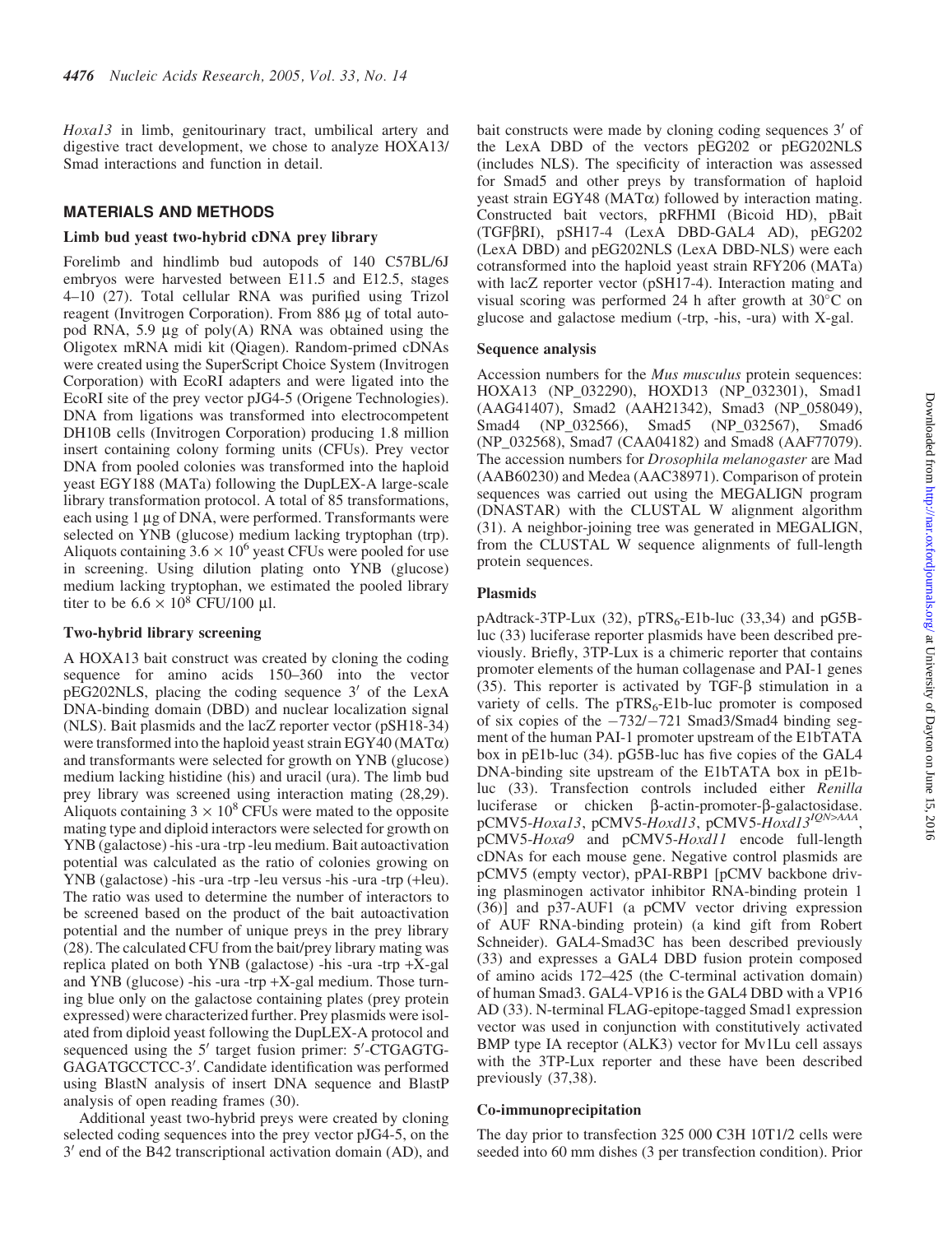to transfection, cells were washed with phosphate-buffered saline (PBS) and incubated with media lacking antibiotics. Transfections were performed using the FuGENE 6 reagent (Roche Applied Science). Cells were transfected with expression constructs as indicated in Figure 4. Aliquots containing 2 µg each for  $pCMV5$ -Hoxd13 and FLAG-Smad1 (37,38) expression vectors and 200 ng of the constitutively activated BMP type IA receptor (ALK3) were used for transfection. Forty-eight hours post-transfection, cell lysates were prepared by collecting cells from three 60 mm dishes with trypsin-EDTA. For each condition, cells were pelleted and lysed in 1 ml cold RIPA lysis buffer (50 mM Tris, pH 8.0, 150 mM NaCl, 10% glycerol, 1% NP40, 0.5% DOC and 0.1% SDS). Mechanical disruption with a 21G needle and brief sonication were used to ensure efficient disruption of nuclei. Cellular debris was pelleted by centrifugation at 10 000 g for 10 min and lysates were used for IP with anti-FLAG M2 affinity gel following the manufacturer's protocol (Sigma–Aldrich). Proteins were separated by electrophoresis on 12% SDS– polyacrylamide gel and transferred to nitrocellulose for western analysis. We used primary antibody dilutions of 1:10 000 for rabbit anti-HOXD13, 1:1000 for rabbit anti-Smad1 (Upstate Biotechnology), 1:1000 for mouse M2 anti-FLAG (Stratagene) and 1:10 000 each for anti-rabbit and mouse horseradish peroxidase-conjugated secondary antibodies (Amersham Biosciences) in PBST with 5% Carnation nonfat dry milk. Proteins were visualized using Supersignal chemiluminescent substrate (Pierce Biotechnology).

#### Cell culture, transfection and luciferase assays

C3H 10T1/2 (mouse embryonic fibroblasts), mink Mv1Lu cells (32) and Hep3B (human hepatoma) cells were maintained in DMEM supplemented with 10% fetal bovine serum (FBS), 100 U/ml penicillin, 100 µg/ml streptomycin and 2 mM L-glutamine (Invitrogen Corporation). All transfections were performed using FuGENE 6 in 6- or 12-well plates. For Mv1Lu cells, the day prior to transfection 150 000 cells were seeded into individual wells of 6-well plates and then transfected with 25 ng of Renilla luciferase normalization vector pRLSv40, 1 µg of the luciferase reporter vector pAdtrack-3TP-Lux and 2 µg of either pCMV5, pCMV5-Hoxa13, pCMV5-Hoxd13 or pCMV5-Hoxd13<sup>1QN>AAA</sup>. Twenty-four hours post-transfection, cells were washed with PBS and then grown for an additional 24 h in serum starvation medium (SSM) with either TGF- $\beta$ 1 or vehicle. SSM consisted of DMEM with 0.2% FBS, 100 U/ml penicillin, 100  $\mu$ g/ml streptomycin and 2 mM L-glutamine. TGF- $\beta$ stimulation was performed using SSM supplemented with recombinant human TGF-b1 (R & D Systems) at 100 pM or vehicle (32,39). For these 3TP-Lux experiments, Renilla luciferase was used as the transfection control. For experiments with  $pTRS<sub>6</sub>-Elb-luc$  or in mammalian one-hybrid assays with  $pG5B$ -luc in Hep3B cells chicken  $\beta$ -actinpromoter-b-galactosidase activity was measured (Clontech) as the transfection control. Sixteen hours after transfection, the cells were treated with 50 pM TGF- $\beta$ 1 for 24 h. In control experiments, dexamethasone inhibited TGF- $\beta$  stimulation of  $pTRS_6$ -E1b-luc expression in Hep3B cells as expected (33) (data not shown). Cell lysates were prepared for measurement of luciferase activity according to the manufacturer's protocol

(Promega Corporation) and readings were taken using a Monolight 3010 (BD Biosciences PharMingen). All luciferase readings were normalized to the transfection control readings. The average of several experiments each performed in triplicate with 1 SD is presented as a percent of control TGF-b stimulation over basal activity. Duplicate transfected samples were analyzed by western blotting to verify and compare the expression of HOX proteins (data not shown).

# **RESULTS**

#### Construction and characterization of a mouse limb bud prey library

We created a random-primed yeast two-hybrid prey library from E11.5–12.5 C57BL/6J forelimb and hindlimb buds, a tissue and time during development known to exhibit strong Hoxal<sub>3</sub> expression. A total of 1.8 million independent cDNA inserts were obtained in the yeast two-hybrid prey vector pJG4-5. We predicted that one-sixth of the inserts (300 000), on average, would be in the correct orientation and reading frame. Insert-spanning PCR of 50 random clones showed the average insert length to be 824 bp with a range between 100 and 1800 bp.

### HOXA13 specifically interacts with Smad5

To identify candidate HOXA13-interacting proteins, we used a bait molecule comprising murine HOXA13 amino acids 150–360 (full-length protein is 1–386) fused in-frame on the C-terminus of the LexA DBD with an NLS. This bait has been utilized elsewhere to study HOXA13 co-factor interactions (20). An estimate was derived for the number of colonies necessary to be analyzed to identify potential interactions with molecules of low abundance in the limb bud prey library. The preys from 162 colonies that could grow on leucine-deficient medium and were positive for lacZ activity were isolated and sequenced. BlastN and BlastP were used to identify genes and to determine whether the isolated preys represented coding sequences in the correct reading frame. Of those, 56 preys were reintroduced into yeast and 13 were found to interact specifically with the HOXA13 150–360 bait and not with the negative control baits encoding the Bicoid homeodomain (HD), TGF $\beta$ RI or the LexA DBD-NLS alone (data not shown). In this paper, we present our data with one of these specific interactors, the BMP-signaling effector Smad5, and explore further the HOX/Smad range of interactions, peptide domains and function.

The Smad5 prey isolated from the library encoded amino acids 175 through 465 (full-length  $= 1-465$ ). This clone represented a large portion of the linker and the MH2 domain of Smad5. We inserted this Smad5 coding sequence (175–465) into the bait vector, pEG202, and tested for interaction with a HOXA13 prey encoding amino acids 150–360. Reversal of the bait/prey orientation did not alter the specific interactions observed between HOXA13 and Smad5 (data not shown).

#### Interaction between Smad5 and paralog group 13 HOX proteins is not a general property of all AbdB-like HOX proteins

To test whether paralogous and non-paralogous HOX proteins could interact with Smad5, we created preys including amino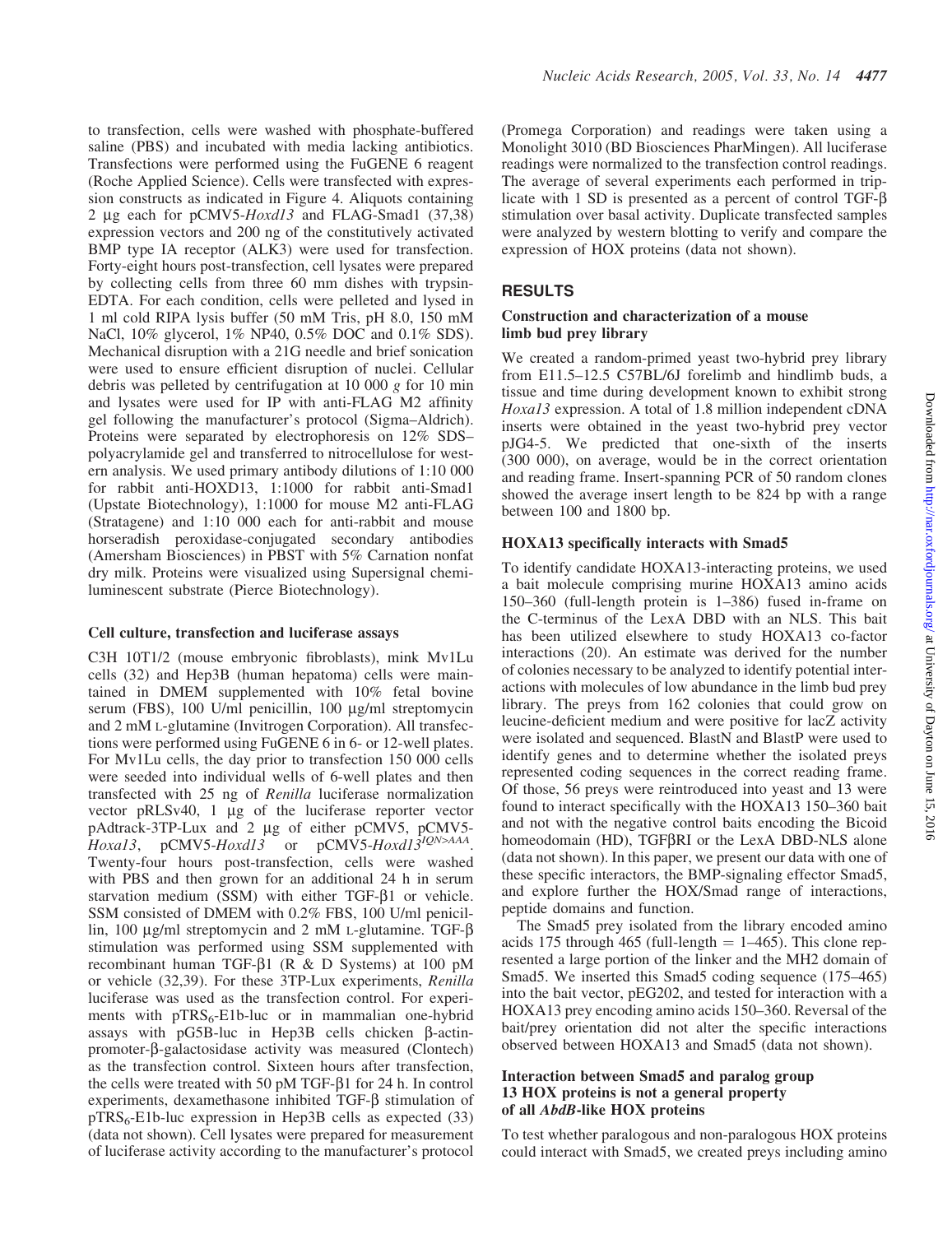

Figure 1. HOXA13 and HOXD13 interact specifically with Smad5. Bait proteins were tested for interaction with the HOX paralog group 13 proteins, HOXA13 (amino acids 150–360) and HOXD13 (amino acids 1–312) and with HOXA11 (amino acids 1–281) or HOXA9 (amino acids 1–245). A bait containing full-length MEIS1A, a known co-factor of these HOX proteins, interacted with each HOX prey tested. Interactions do not occur with the control bait proteins, including the LexA DBD alone, the Bicoid homeodomain (HD) or TGF $\beta$ R1, showing that the interactions with HOXA13 and HOXD13 are specific. Positive interactions are reported as  $'$ +++' and no observed interaction as  $'$ --

acids 1–312 of mouse HOXD13, 1–281 of mouse HOXA11 and 1–245 of mouse HOXA9 (Figure 1) and tested them by interaction mating with a bait containing amino acids 175–465 of Smad5. All HOX preys terminate at homeodomain residue 41 (41/60), similar to that of HOXA13 (150–360). All tested HOX preys were shown to interact with a positive control bait containing MEIS1A (20); however, only the group 13 paralogs could interact with Smad5 amino acids 175–465 (Figure 1). The overall specificity of this interaction was further supported by the inability of any of the HOX preys to interact with either the Bicoid (HD),  $TGF\beta R1$  or the LexA DBD alone baits. Group 10 and 12 HOX proteins were not tested, but the data indicate that the interaction is not a general property of all AbdB-like proteins.

#### HOXA13 interacts with the MH2 domain of Smad5

Previous studies showing binding between HOXC8 and Smad1 identified two HOX-interacting domains, HID1 and HID2, in Smad1 that were necessary for the interaction (40,41). Our isolated Smad5 prey did not retain the homologous HID1 region and was truncated within the homologous HID2 region, suggesting the possibility that HOXA13 interaction was mediated through different Smad5 amino acids. To identify the Smad5 domain(s) mediating HOXA13 interactions, additional prey constructs were tested (Figure 2). Smad5 preys with amino acids 1–198 (includes conserved MH1 domain, and both homologous HID1 and HID2 motifs), 146–198 (HID2 homologous region only) or 1–265, which includes the MH1 domain, HID1 and HID2 homologous domains and the adjacent C-terminal linker regions, failed to interact with HOXA13. However, preys including Smad5 amino acids 146–465, 202–465 and 265–465, all of which include the MH2 domain, could interact. These results demonstrate that the C-terminal amino acids of Smad5 that include the MH2 domain are sufficient for HOXA13 interaction.

#### HOXA13 and HOXD13 interact with the MH2 domain of other BMP and TGF-b/Activin-regulated Smad proteins

BMP ligands stimulate their cognate receptors to activate the receptor-regulated Smads (R-Smads) Smad1, Smad5 and



Figure 2. HOXA13 interacts with the C-terminal MH2 domain of Smad5. Interaction was tested between a bait molecule including HOXA13 amino acids 150–360 and prey molecules containing truncated Smad5 peptides. HOXA13 specifically interacted with all tested Smad5 preys containing the C-terminal MH2 domain (146–465, 202–465 and 265–465). Preys without the MH2 domain failed to interact.

Smad8 (23,24,42). These activated R-Smads dimerize in the cytoplasm with the common Smad, Smad4, and subsequently translocate to the nucleus where they participate in the regulation of gene expression in combination with other transcriptional regulators. To determine whether other Smad proteins are capable of interacting with HOXA13 and HOXD13, prey vectors were created corresponding to the C-terminal MH2 domain regions for the BMP effector Smad1, TGF-b/Activin effector Smad2, and the common dimerization partner of all BMP and TGF- $\beta$ /Activin regulated Smads, Smad4. Interactions of comparable intensity were observed between the paralog group 13 HOX proteins and both Smad1 and Smad2, but not with Smad4 (Figure 3A). Interactions were not tested for the inhibitory Smads (I-Smads), Smad6 and Smad7, as their amino acid sequence identity in the respective C-terminal MH2-containing domains is markedly lower (Figure 3B). These experiments demonstrate that HOXA13 and HOXD13 are able to interact in yeast with receptor-regulated Smad proteins downstream of both TGF- $\beta$ /Activin and BMP pathways, but not with the common Smad, Smad4.

#### HOXD13 and Smad1 interact in cells

To determine whether full-length Smad proteins and a paralog group 13 HOX protein are capable of associating in the context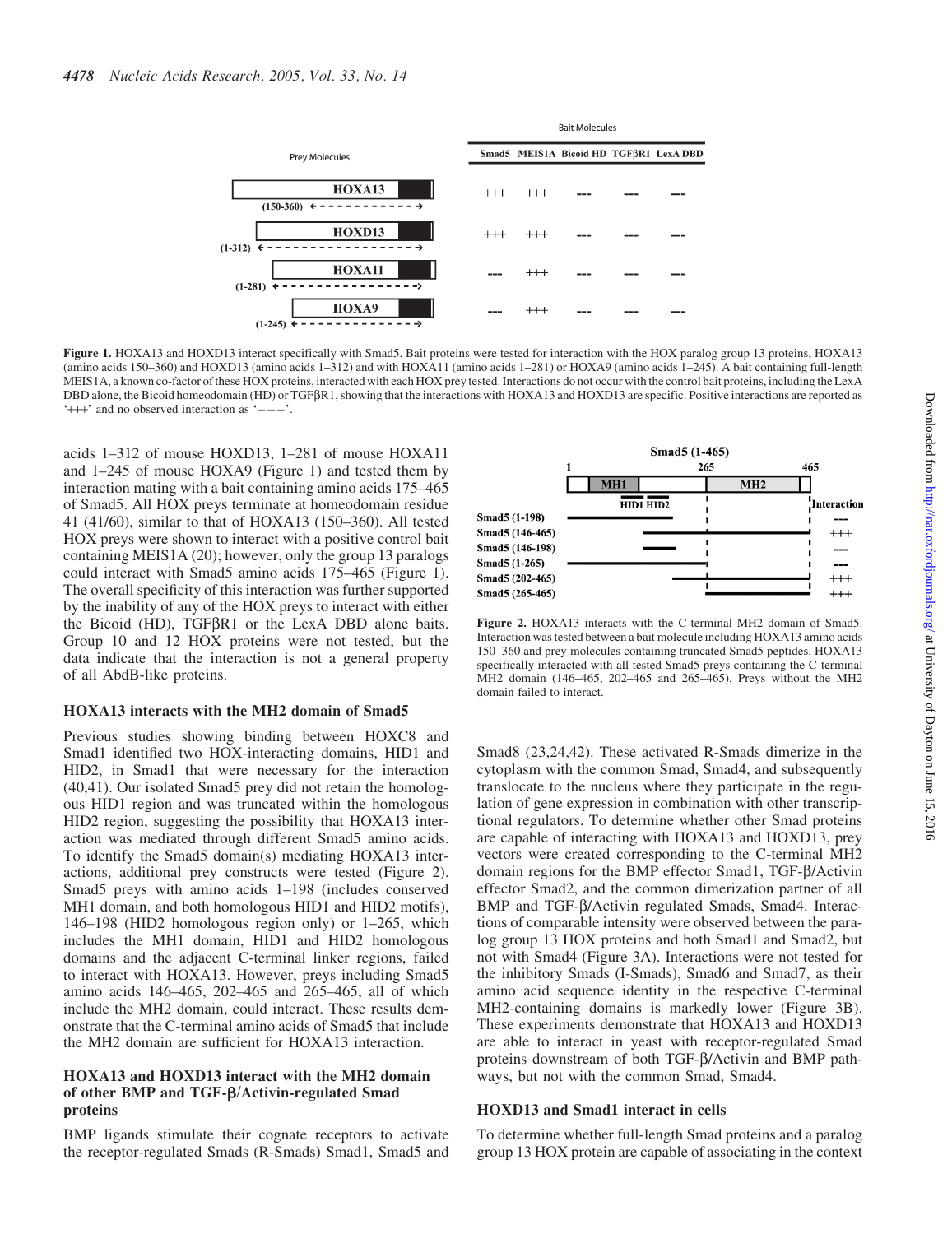

Figure 3. Paralog group 13 HOX proteins interact with MH2 domains of BMP and TGF- $\beta$ /Activin-regulated Smad proteins. (A) Neighbor-joining tree generated by CLUSTAL W for Mus musculus Smad proteins and the Drosophila orthologs Mad and Medea. Those demonstrated to interact with HOXA13 (amino acids 150–360) are shown in green italics, no interaction (Smad4) in red and not tested (no color). (B) Amino acid identity to the Smad5 C-terminal region, containing the MH2 domain and ability to interact with HOXA13 and HOXD13. ND, interaction potential was not determined.

of mammalian cells, co-immunoprecipitation was performed (Figure 4). C3H 10T1/2 embryonic fibroblast cells were transfected with expression vectors for the constitutively activated BMP receptor ALK3 and HOXD13 with or without co-expression of N-terminal FLAG-epitope-tagged Smad1. Using anti-FLAG antibody, HOXD13 was recovered only in co-immunoprecipitations when FLAG-Smad1 was co-expressed (Figure 4, lane 6). These results demonstrate association in vivo of a paralog group 13 HOX protein and receptor-regulated Smads, consistent with the yeast two-hybrid results.

#### HOX group 13 proteins antagonize TGF- $\beta$ 1-stimulated transcriptional activation

To determine whether group 13 HOX expression has a molecular effect on Smad-mediated signal transduction, we utilized the 3TP-Lux chimeric reporter that contains upstream Smad binding elements from the human collagenase and PAI-1 genes (35). This reporter has been demonstrated to be activated by TGF- $\beta$  stimulation in cells, including Mv1Lu, through Smads (32,37,39,43,44) and has been useful to demonstrate the consequences of co-expression of Smadinteracting proteins on reporter activity (45). Here, we expressed HOXA13, HOXD13 or HOXD13<sup>IQN>AAA</sup> in cells along with the 3TP-Lux reporter (Figure 5). Luciferase activity measurements were taken for cells treated with vehicle or TGF- $\beta$ 1 and compared with cells transfected with empty vector. Comparable levels of protein expression of HOXA13, HOXD13 and HOXD13<sup>IQN>AAA</sup> were observed



Figure 4. HOXD13 and Smad1 interact in mammalian cells. Co-immunoprecipitation demonstrates an in vivo interaction between both full-length Smad1 and HOXD13. The constitutively active (CA) BMP type IA receptor (ALK3) and HOXD13 were expressed in C3H 10T1/2 cells with or without co-expression of FLAG-Smad1. Whole cell lysates were prepared and subjected to immunoprecipitation using an anti-FLAG agarose conjugate. Cell lysates (lanes 1–3) and proteins eluted from the agarose conjugate (lanes 4–6) were resolved by SDS–PAGE and subjected to western blotting separately with anti-HOXD13, anti-FLAG and anti-Smad1 antibodies. Lanes 3 and 6 are from cells transfected with CA-ALK3, HOXD13 and FLAG-Smad1 expression constructs, and lanes 1, 2, 4 and 5 from cells transfected with CA-ALK3 and HOXD13 expression constructs. HOXD13 co-immunoprecipitated with FLAG-Smad1 in the absence of co-transfected CA-ALK3 as well (data not shown).

in duplicate transfections via western analysis comparing equal amounts of cellular protein (data not shown).

TGF-b1 stimulated 3TP-Lux reporter expression an average of 6.3-fold (Figure 5), which is comparable with previous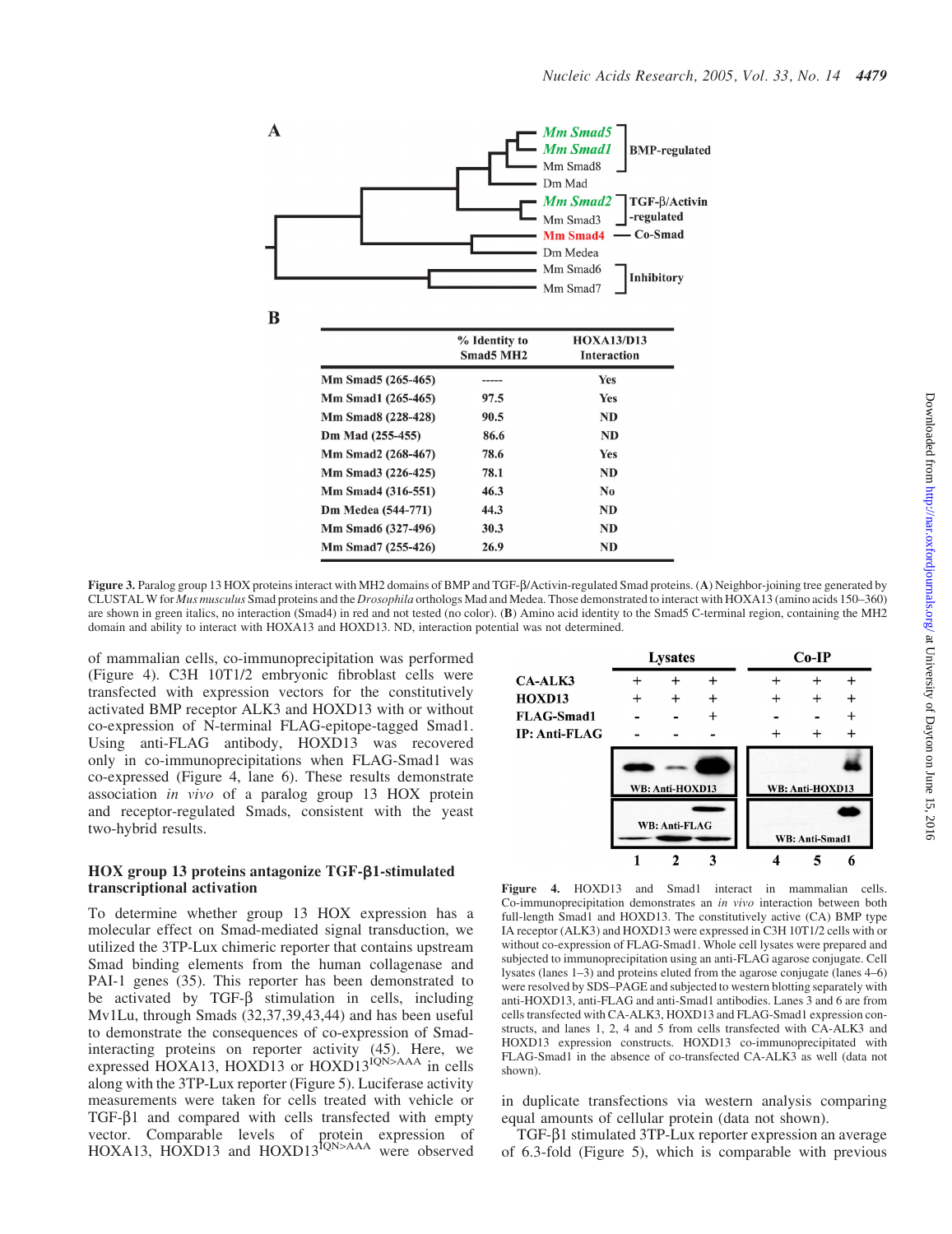

Figure 5. HOX group 13 proteins antagonize TGF- $\beta$ -stimulated 3TP-Lux reporter activation. The effect of paralog group 13 HOX protein expression on fold stimulation provided by TGF- $\beta$ 1 stimulation was compared with empty vector control. Luciferase expression was consistently repressed in cells expressing HOXA13, HOXD13 or the DNA-binding mutant HOXD13 (HOXD13<sup>IQN>AAA</sup>). Asterisk indicates that the experiment was only performed once in duplicate.

reports showing 8- and 6-fold, respectively (32,39). Co-expression of HOXA13 and HOXD13 reproducibly repressed reporter activation (down from 6.3-fold to 2.75 and 3.1-fold, respectively). To determine whether HOX monomeric DNA-binding capability is necessary for repression, we analyzed the effect of the HOXD13 DNA-binding mutant protein  $HOXD13_1^{IQN>AA}$  (46,47). In this protein, the homeodomain residues  $I^{47}$ ,  $Q^{50}$  and  $N^{51}$  are converted to alanine residues. This mutant protein was able to comparably repress TGF- $\beta$ 1-stimulated activation of the reporter (down to 2.2-fold). This work shows that paralog group 13 HOX proteins antagonize  $TGF- $\beta$ 1-stimulated gene expression,$ presumably through interaction with endogenous Smads, and this effect does not require HOX DNA-binding. In addition, we can conclude that the repression of luciferase reporter expression is not likely through binding of HOX proteins to the 3TP-Lux promoter or vector DNA.

#### HOX group 13 proteins antagonize Smad-mediated transcriptional activation

We next wanted to test whether HOX group 13 proteins could interfere with Smad-mediated transcriptional activation of the  $pTRS<sub>6</sub>-Elb-luc reporter and to show conclusively in another$ promoter reporter whether monomeric DNA-binding capability by HOX group 13 proteins is critical for downregulation of Smad-mediated transcriptional activation. The  $pTRS_6$ -E1b promoter is composed of six copies of the  $-732/-721$  segment of the human PAI-1 promoter that has been shown to bind a TGF-β1-inducible protein complex, including Smad3 and Smad4 (34) upstream of the E1bTATA box in pE1b-luc. The MH1 domain of Smad3 and full-length Smad4 bind the 12 bp TRS element, which is necessary and sufficient for Smad binding and for TGF- $\beta$ 1-stimulated expression. In



Figure 6. HOX proteins repress Smad-mediated transcriptional activation. Hep3B cells in 6- or 12-well plates were co-transfected with  $TRS_6E1b$ -luc reporter construct (500 ng/well of 12-well plate) and control (pCMV5), HOX, or negative control construct as indicated (500 ng). Renilla luciferase  $(4 \text{ ng})$  or  $\beta$ -galactosidase  $(40 \text{ ng})$  vector was included to correct for transfection efficiency. Sixteen hours after transfection TGF-b (50 pM) or vehicle was added and incubation continued for 24 h. Cells were harvested in cell lysis buffer (Promega) and assayed for luciferase activity. For each sample, luciferase activity was normalized to the activity of transfection controls and fold stimulation by TGF- $\beta$  determined. TGF- $\beta$  induction in control was set at 100% and induction in the presence of each test plasmid is expressed as a percentage of that in control. Triplicate samples were done in each experiment. The average TGF-b induction from four experiments was 14-fold. Data are taken from 2–4 experiments for HOX constructs and a single experiment for the negative controls.

co-transfected Hep3B cells HOXA13, HOXD13 and HOXD13<sup>IQN>AAA</sup> reduced TGF- $\beta$ 1-stimulated expression 5fold, whereas the negative controls (PAI-RBP1 and AUF1) did not affect the expression (Figure 6). HOXA9 was tested for the ability to repress stimulation since it is known to bind to Smad4, but not Smad3 (48). HOXA9 also reduced Smadmediated transcriptional activation, suggesting that not only can Smad4 bind to HOXA9 and relieve HOXA9 DNA binding and transcriptional repression (48), but HOXA9 can interfere with Smad-mediated activation of transcription.

#### HOX group 13 proteins antagonize Smad3-MH2 domain-mediated transcriptional activation

The inhibitory effect of HOX group 13 proteins on Smadmediated activation of pTRS6-E1b-luc expression could occur through several mechanisms and is complicated by the interactions that occur between the MH1 and MH2 domains of Smads (49). To test whether HOX group 13 proteins could inhibit activation functions of the Smad3 MH2 domain, we used a mammalian one-hybrid approach. GAL4-Smad3C protein, which substitutes the GAL4 DBD for the MH1 domain of Smad3, reproducibly stimulated expression on a GAL4 luciferase reporter, pG5B (Figure 7, left). Co-transfection with HOXA13, by comparison with the pCMV5 empty vector, reduces the expression 5-fold. Similar repression is observed despite incubation with  $TGF- $\beta$ 1$  (data not shown). Activation was also reduced 2.4-fold by HOXD13 and HOXD13<sup>IQN>AAA</sup>, but was unaffected by PAI-RBP1 (data not shown). HOXA13 did not repress the activation of pG5B expression by GAL4-VP16 (Figure 7, right).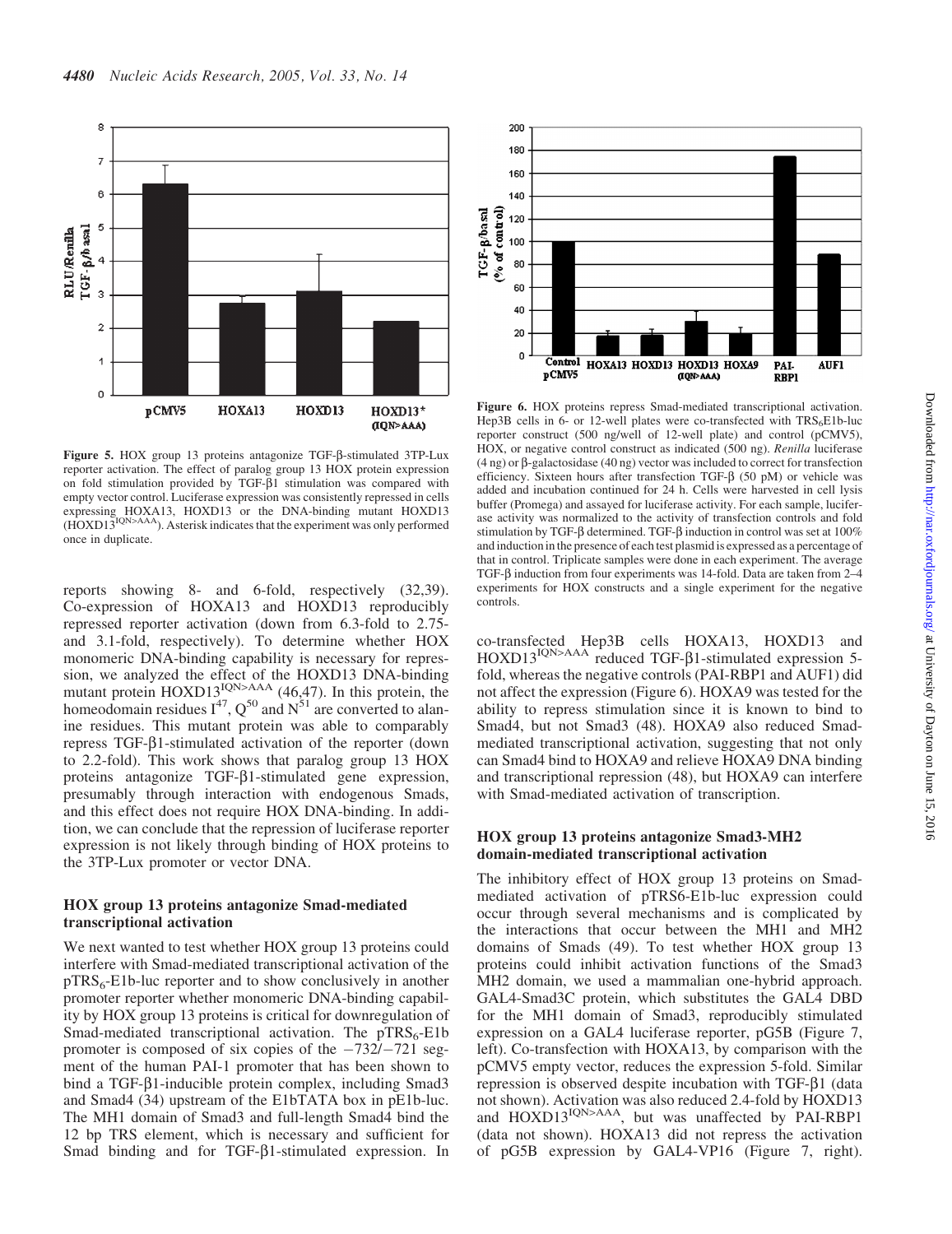

Figure 7. HOX proteins repress Smad3-MH2 domain-mediated transcriptional activation. Hep3B cells in 12 well plates were co-transfected with pG5B-Luc reporter construct (500 ng), GAL4-Smad3C (left) or GAL4-VP16 (right) fusion protein construct (10 ng) with or without HOXA13 construct.  $\beta$ -galactosidase (40 ng) vector was included to correct for transfection efficiency. Experiments were carried out as described in the legend to Figure 3, and luciferase activity in each sample was normalized to  $\beta$ -galactosidase activity; the average of two experiments is shown.

While it is theoretically possible that VP16 is strong enough to overcome repression by HOXA13, the data indicate that group 13 HOX proteins are capable of specifically inhibiting the transactivation functions of the Smad3 MH2 domain.

#### **DISCUSSION**

#### HOX/Smad interactions

To identify novel protein interactors of HOXA13, we created and screened a limb bud cDNA library using yeast two-hybrid analysis. We focused our attention on the specific interaction between HOXA13 and Smad5.

We showed that interaction of the Smad5 MH2 domain with paralog group 13 proteins was not a general property shared by the AbdB-like HOX proteins HOXA11 or HOXA9, although future exploration of the potential for interaction with HOX groups 10 and 12 proteins would test the hypothesis that Smad5 MH2 interaction is specific to group 13. We also mapped the interaction to the MH2 Smad domain, showed that Smad 1 and 2, but not Smad4, also interact with HOXA13 and demonstrated a negative effect of HOXA13 on TGF-b-stimulated promoter activation, Smad3/Smad4 activated promoter function and Smad3-C-terminus activation function. While the data indicate that one function of the HOXA13/Smad5 interaction may be to negatively modulate Smad transcriptional activation function, cellular and gene contexts may determine whether HOXA13/Smad5 interactions result in repression or activation.

Smad1, a BMP-regulated Smad, interacts with HOXC8 (41) disrupting HOX DNA binding, and thereby repression of gene expression (40). Two HOXC8 interaction domains were found

in Smad1 (HID1 and HID2) that reside in the MH1 and linker regions. In our studies, HOXA13 did not interact with the homologous HID1/HID2 regions of Smad5 but rather with the C-terminus that contains the highly conserved MH2 domain. The MH2 domain of Smad proteins is well known for protein–protein interactions (23), yet this is the first report demonstrating an interaction between HOX proteins and the MH2 domain of Smad proteins. In Smad proteins, the MH1 domains bind to DNA and both MH1 and MH2 domains bind numerous proteins (24). The MH2 domain is capable of binding to transcriptional co-activators and is capable of activating transcription in heterologous contexts. However, Smad proteins may transcriptionally activate one promoter while repressing another in the same cell type depending on genespecific co-factor complexes. Thus, one hypothesis is that HOX group 13 proteins repress Smad transcriptional activation by direct binding to the activation motif, presumably interfering with recruitment of co-activators or with Smad interaction with the basal transcription complex. Interestingly, Smad protein MH2 transactivation functions can occur through CBP/p300, which has also been shown to interact with HOX proteins (50). The prospect of a ternary complex of Smads/HOX/CBP at promoters seems plausible. Conceivably, HOX group 13 proteins could interfere with Smad/CBP interaction by binding to the MH2 domain with the Smad protein on or off of DNA. Perhaps HOXA13 binds to both proteins at promoters. Further studies are needed to determine the mechanism of HOXA13 repression of Smad-mediated activation and to define the Smad and HOX peptide sequences necessary for interaction. For example, do HOX proteins associate with R-Smad/Smad4 complexes after translocation to the nucleus or can association occur in the cytoplasm? Does association with HOX proteins pull R-Smads off of DNA or lead to R-Smad/Smad4 dissociation in solution?

HOXA13 and HOXD13 also interact with the MH2 domains of Smad1, another BMP-regulated Smad, Smad2, a mediator of TGF-β/Activin signaling, and interfere specifically with Smad3 C-terminal domain transactivation function. These results indicate that the functional interactions with Smads that are possible in tissues where group 13 HOX proteins are expressed are potentially quite broad. We showed that the group 13 HOX proteins were unable to interact with the common Smad heterodimerization partner, Smad4. This lack of interaction is consistent with the lower sequence identity to the Smad5 C-terminal region for Smad4 (46.3%) compared with Smad1 (97.5%), Smad2 (78.6%) and Smad3 (78.1%). Even though HOXA13 and HOXD13 were able to interact with Smad5 amino acids 175–465, more anterior AbdB-like HOX proteins HOXA9 and HOXA11 could not. This is distinctly different from HOXA9, which binds to Smad4 (48) but not to Smad5 (our study), Smad2 or Smad3 (48). We did not test a group 12 HOX protein; however, paralog-specific interactions on DNA have been described for other HOX co-factors including PBX (HOX proteins 1–10) and MEIS (HOX proteins 9–13) (16,19,51,52). It seems likely that the association of HOX proteins with Smads is very broad, which might be anticipated. Target gene regulation has been demonstrated through combinatorial interactions between HOX proteins and the TGF- $\beta$  signaling pathway effector Mad (Smad ortholog) in Drosophila (53), suggesting the potential for conservation, expansion and evolution of selectivity of the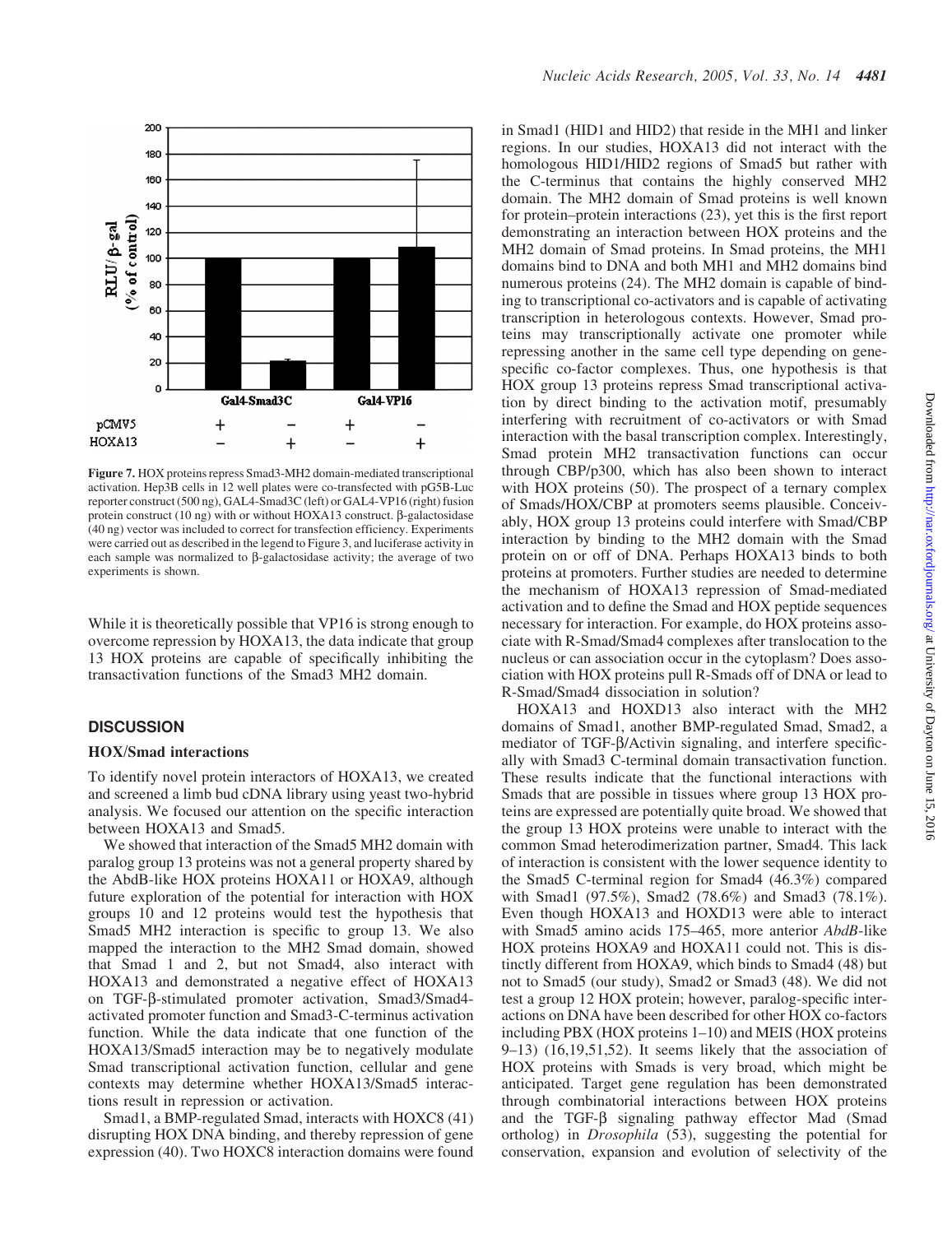interactions as a result of gene and cluster duplication. Paralog-specific Smad interactions could be one way to modulate the in vivo functional specificity of Hox genes, and the potentially wide-ranging, yet selective, interactions may constitute a Hox/Smad code.

We also showed that monomeric DNA-binding capability, via experimental utilization of the  $HOXD13^{IQN>AA}$  mutant protein, is not necessary for the repression of TGF- $\beta$ 1- or Smad-stimulated promoter activity. Interestingly, Smad1 antagonizes the repressive effects of HOXC8 on the regulation of reporter vectors containing the osteoprotegrin and osteopontin promoters by displacing HOXC8 (40,41,54) and Smad4 interferes with the ability of HOXA9 or HOXC8 to bind DNA and repress the expression of the osteopontin promoter (48). In contrast, repression of Smad activation of gene expression by HOX group 13 proteins is mediated without HOX monomeric DNA-binding capability. A similar mechanism has been observed before for transcriptional activators whose physical binding and mutual antagonism leads to the repression of transcription and has been described for GR and AP1 (55), GR and NFk-B (56,57), GR and NFGI-B (58), Tpit and SF-1 (59), Pitx1 and IRF3 or IRF7 (60) and for the homeodomaincontaining protein Pit1 and Gata2 (61). In the latter two cases, disruption of the ability of the homeodomain to bind to DNA did not interfere with binding to the other factors or transrepression. Our studies suggest that HOX and Smad proteins might reciprocally antagonize their ability to regulate gene expression. This may represent a more common in vivo theme whereby HOX proteins regulate downstream gene expression.

#### In what cellular contexts might HOXA13 and Smad5 function together?

Further work outside of the scope of this study is needed to determine the in vivo cellular context(s) for which HOX A13/ D13/R-Smad interactions are important. The developing limb bud is a logical site to examine and a potential genetic interaction might be tested in crosses of appropriate Smad mouse mutants to those of Hoxa13 and/or Hoxd13. BMP and TGF-bsignaling is important to several aspects of limb development, including outgrowth (62), cartilage formation and differentiation (63–66), digit identity (67), interdigital mesenchyme apoptosis (65,66,68) and cessation of outgrowth (69).

However, *Hoxal* 3 is also expressed in the caudal reproductive, genitourinary and digestive tracts, prostate, umbilical vasculature, allantois, migrating myoblasts and placenta  $(12,15,70,71)$ , among others. Moreover, *Smad5* is also important for growth and differentiation of the vasculature of the early embryo, including vessels in the limbs (26) and it is highly expressed in the genitourinary tract (72). Importantly, critical sites of Hoxa13 expression and function include the umbilical artery (UA) (12,15) where HOXA13 deficiency leads to umbilical artery stenosis and mutant fetal death at midgestation. Stadler et al. (12) showed that UA walls of  $Hoxal3^{-/-}$  embryos fail to organize appropriate cellular boundaries between the endothelium and the mesenchyme. The loss of ephrin ligand and receptor expression in both the limbs and UA results was associated with a loss of cellular adhesion and subsequently to the failure to form proper cell boundaries. Hoxa13 mutants also exhibit defective growth of

the genital bud (9,13,15). Hypospadias may occur in humans with HFGS secondary to mutations in HOXA13 (4), and in Hoxa13 mutant mice hypospadias is associated with reduction of Bmp signaling (13). Capillary vessels in the developing glans penis or clitoris of mutant mice are abnormally enlarged, which are highly reminiscent of the vascular phenotypes of Smad5, Bmp4, Tgf $\beta$ -1 and Tgf $\beta$  receptor II knockout mice  $(26,72–75)$ . Hoxal 3 loss, other than reducing Bmp signaling, may also alter Smad activity via deficient HOXA13/Smad protein interactions in these structures. HOXA13/Smad interaction may also be important in the proper development of the vasculature of the UA.

There is a growing list of co-factors that have been shown to interact with HOX proteins. For the AbdB-like proteins, genetic and physical interactions have recently been identified between Gli3 and HOXD12 in the limb bud (76), and in vitro interactions have been demonstrated between HOXD13 and both CBP and Gli3 (50,76). In this context, it is noteworthy that interactions have been reported between Smads 1, 2, 3 and 4 and C-terminally truncated forms of Gli<sub>3</sub> (77). Thus, there appears to be the potential for higher order complexes of potentially different kinds involving GLI3/SMAD/HOX/CBP/MEIS/PBX proteins or, at the very least, a dynamic equilibrium in vivo that may modulate their respective activities in tissues where they are co-expressed. Finally, our data also adds further support to the role of HOX protein functions that do not require monomeric DNA-binding capability, and future work will be needed to more fully understand the scope of this mode of HOX function.

### ACKNOWLEDGEMENTS

The authors would like to thank Jeff Chamberlain (University of Washington, WA) and Yue Ge for technical and material support in the yeast two-hybrid studies, and Diane M. Simeone (University of Michigan, MI), Dr Rik Derynck (University of California, CA) and Dr Jeffrey L. Wrana (Hospital for Sick Children, Toronto, Canada) for providing the luciferase reporter construct and expression vectors. Thanks also to Colleen McCabe for performing some transfections and b-galactosidase assays and to Mike Uhler for helpful comments. T.M.W. and M.E.W. were supported in part by a NIH Genetics Training Grant Fellowship (T32 GM07544). This work was supported by grants from the NIH (RO1HD37486) and the University of Michigan Rheumatic Diseases Core Center. The Open Access publication charges for this article were waived by Oxford University Press.

Conflict of interest statement. None declared.

#### **REFERENCES**

- 1. Krumlauf,R. (1994) Hox genes in vertebrate development. Cell, 78, 191–201.
- 2. Innis,J.W., Goodman,F.R., Bacchelli,C., Williams,T.M., Mortlock,D.P., Sateesh,P., Scambler,P.J., McKinnon,W. and Guttmacher,A.E. (2002) A HOXA13 allele with a missense mutation in the homeobox and a dinucleotide deletion in the promoter underlies Guttmacher syndrome. Hum. Mutat., 19, 573–574.
- 3. Innis,J.W., Mortlock,D., Chen,Z., Ludwig,M., Williams,M.E., Williams,T.M., Doyle,C.D., Shao,Z., Glynn,M., Mikulic,D. et al. (2004) Polyalanine expansion in HOXA13: three new affected families and the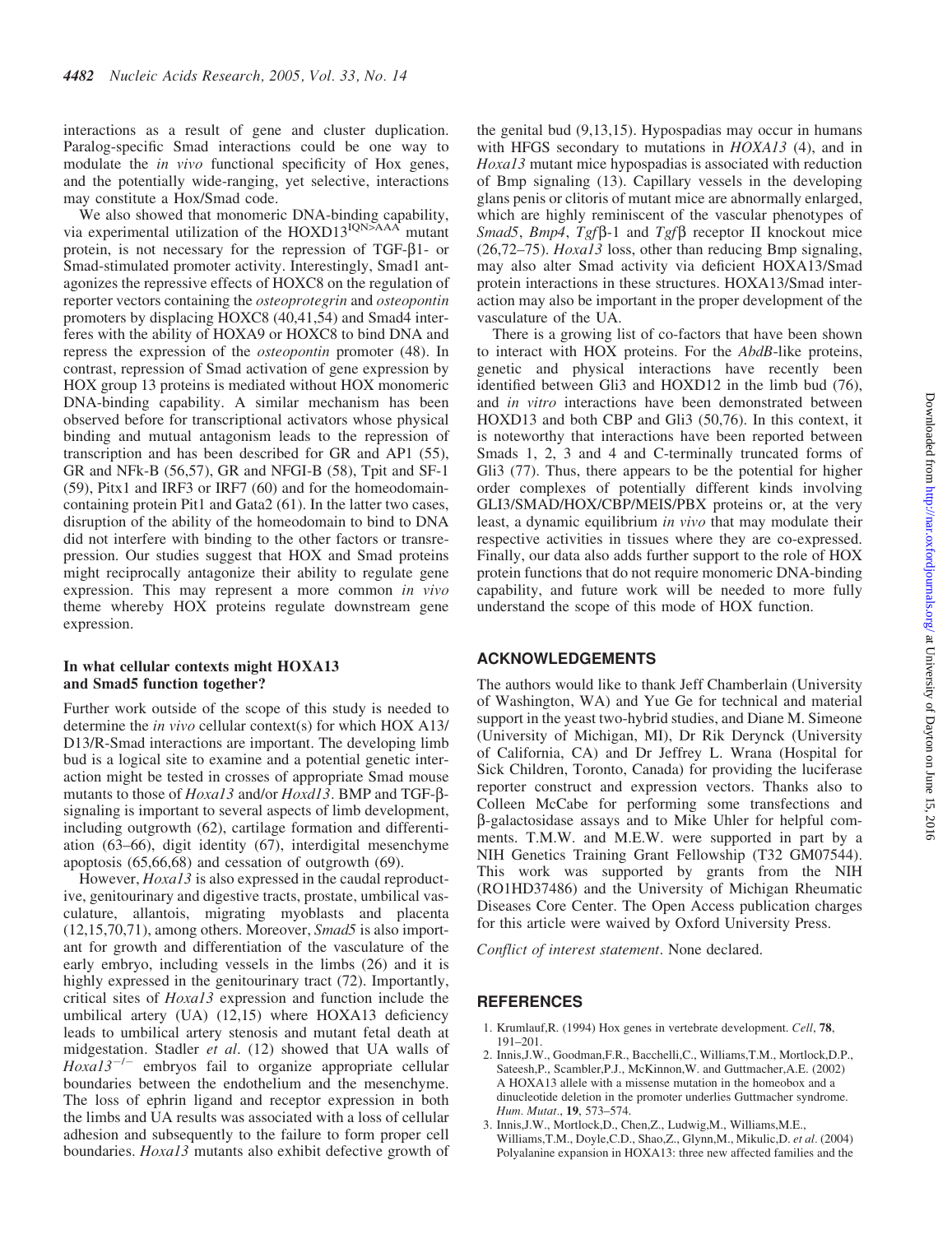molecular consequences in a mouse model. Hum. Mol. Genet., 13, 2841–2851.

- 4. Mortlock,D.P. and Innis,J.W. (1997) Mutation of HOXA13 in hand-foot-genital syndrome. Nature Genet., 15, 179-180.
- 5. Goodman,F.R., Bacchelli,C., Brady,A.F., Brueton,L.A., Fryns,J.P., Mortlock,D.P., Innis,J.W., Holmes,L.B., Donnenfeld,A.E., Feingold,M. et al. (2000) Novel HOXA13 mutations and the phenotypic spectrum of hand-foot-genital syndrome. Am. J. Hum. Genet., 67, 197-202.
- 6. Fromental-Ramain,C., Warot,X., Lakkaraju,S., Favier,B., Haack,H., Birling,C., Dierich,A., Dolle,P. and Chambon,P. (1996) Specific and redundant functions of the paralogous Hoxa-9 and Hoxd-9 genes in forelimb and axial skeleton patterning. Development, 122, 461–472.
- 7. Fromental-Ramain,C., Warot,X., Messadecq,N., LeMeur,M., Dolle,P. and Chambon,P. (1996) Hoxa-13 and Hoxd-13 play a crucial role in the patterning of the limb autopod. Development, 122, 2997–3011.
- 8. Mortlock,D.P., Post,L.C. and Innis,J.W. (1996) The molecular basis of Hypodactyly (Hd): a deletion in  $Hoxal3$  leads to arrest of digital arch formation. Nature Genet., 13, 284–289.
- 9. Post,L.C. and Innis,J.W. (1999) Infertility in adult Hypodactyly mice is associated with hypoplasia of distal reproductive structures. Biol. Reprod., 61, 1402–1408.
- 10. Post,L.C. and Innis,J.W. (1999) Altered Hox expression and increased cell death distinguish Hypodactyly from Hoxa13 null mice. Int. J. Dev. Biol., 43, 287–294.
- 11. Post,L.C., Margulies,E.H., Kuo,A. and Innis,J.W. (2000) Severe limb defects in Hypodactyly mice result from the expression of a novel, mutant HOXA13 protein. Dev. Biol., 217, 290–300.
- 12. Stadler,H.S., Higgins,K.M. and Capecchi,M.R. (2001) Loss of Eph-receptor expression correlates with loss of cell adhesion and chondrogenic capacity in Hoxa13 mutant limbs. Development, 128, 4177–4188.
- 13. Morgan,E.A., Nguyen,S.B., Scott,V. and Stadler,H.S. (2003) Loss of Bmp7 and Fgf8 signaling in Hoxa13-mutant mice causes hypospadia. Development, 130, 3095–3109.
- 14. Goodman,F.R. (2002) Limb malformations and the human HOX genes. Am. J. Med. Genet., 112, 256-265.
- 15. Warot,X., Fromental-Ramain,C., Fraulob,V., Chambon,P. and Dolle,P. (1997) Gene dosage-dependent effects of the Hoxa-13 and Hoxd-13 mutations on morphogenesis of the terminal parts of the digestive and urogenital tracts. Development, 124, 4781–4791.
- 16. Mann,R.S. and Affolter,M. (1998) Hox proteins meet more partners. Curr. Opin. Genet. Dev., 8, 423–429.
- 17. Chang,C.P., Shen,W.F., Rozenfeld,S., Lawrence,H.J., Largman,C. and Cleary,M.L. (1995) Pbx proteins display hexapeptide-dependent cooperative DNA binding with a subset of Hox proteins. Genes Dev., 9, 663–674.
- 18. Chang,C.P., Brocchieri,L., Shen,W.F., Largman,C. and Cleary,M.L. (1996) Pbx modulation of Hox homeodomain amino-terminal arms establishes different DNA-binding specificities across the Hox locus. Mol. Cell. Biol., 16, 1734–1745.
- 19. Shen,W.F., Montgomery,J.C., Rozenfeld,S., Moskow,J.J., Lawrence,H.J., Buchberg,A.M. and Largman,C. (1997) AbdB-like Hox proteins stabilize DNA binding by the Meis1 homeodomain proteins. Mol. Cell. Biol., 17, 6448–6458.
- 20. Williams,T.M., Williams,M.E. and Innis,J.W. (2005) Range of HOX/TALE superclass associations and protein domain requirements for HOXA13:MEIS interaction. Dev. Biol., 277, 457–471.
- 21. Mercader,N., Leonardo,E., Azpiazu,N., Serrano,A., Morata,G., Martinez,C. and Torres,M. (1999) Conserved regulation of proximodistal limb axis development by Meis1/Hth. Nature, 402, 425–429.
- 22. Mercader,N., Leonardo,E., Piedra,M.E., Martinez,A.C., Ros,M.A. and Torres,M. (2000) Opposing RA and FGF signals control proximodistal vertebrate limb development through regulation of Meis genes. Development, 127, 3961–3970.
- 23. Moustakas,A., Souchelnytskyi,S. and Heldin,C.H. (2001) Smad regulation in TGF-beta signal transduction. J. Cell. Sci., 114, 4359–4369.
- 24. Shi,Y. and Massague,J. (2003) Mechanisms of TGF-beta signaling from cell membrane to the nucleus. Cell, 113, 685–700.
- 25. Chang,H., Huylebroeck,D., Verschueren,K., Guo,Q., Matzuk,M.M. and Zwijsen,A. (1999) Smad5 knockout mice die at mid-gestation due to multiple embryonic and extraembryonic defects. Development, 126, 1631–1642.
- 26. Yang,X., Castilla,L.H., Xu,X., Li,C., Gotay,J., Weinstein,M., Liu,P.P. and Deng,C.X. (1999) Angiogenesis defects and mesenchymal apoptosis in mice lacking SMAD5. Development, 126, 1571–1580.
- 27. Wanek,N., Muneoka,K., Holler-Dinsmore,G., Burton,R. and Bryant,S.V. (1989) A staging system for mouse limb development. J. Exp. Zool., 249, 41–49.
- 28. Finley,R.L.,Jr and Brent,R. (1994) Interaction mating reveals binary and ternary connections between Drosophila cell cycle regulators. Proc. Natl Acad. Sci. USA, 91, 12980–12984.
- 29. Kolonin,M.G., Zhong,J. and Finley,R.L. (2000) Interaction mating methods in two-hybrid systems. Methods Enzymol., 328, 26–46.
- 30. Altschul,S.F., Gish,W., Miller,W., Myers,E.W. and Lipman,D.J. (1990) Basic local alignment search tool. J. Mol. Biol., 215, 403–410.
- 31. Thompson,J.D., Higgins,D.G. and Gibson,T.J. (1994) CLUSTAL W: improving the sensitivity of progressive multiple sequence alignment through sequence weighting, position-specific gap penalties and weight matrix choice. Nucleic Acids Res., 22, 4673–4680.
- 32. Simeone, D.M., Pham, T. and Logsdon, C.D. (2000) Disruption of TGFbeta signaling pathways in human pancreatic cancer cells. Ann. Surg., 232, 73–80.
- 33. Song,C.Z., Tian,X. and Gelehrter,T.D. (1999) Glucocorticoid receptor inhibits transforming growth factor-beta signaling by directly targeting the transcriptional activation function of Smad3. Proc. Natl Acad. Sci. USA, 96, 11776–11781.
- 34. Song,C.Z., Siok,T.E. and Gelehrter,T.D. (1998) Smad4/DPC4 and Smad3 mediate transforming growth factor-beta (TGF-beta) signaling through direct binding to a novel TGF-beta-responsive element in the human plasminogen activator inhibitor-1 promoter. J. Biol. Chem., 273, 29287–29290.
- 35. Keeton,M.R., Curriden,S.A., van Zonneveld,A.J. and Loskutoff,D.J. (1991) Identification of regulatory sequences in the type 1 plasminogen activator inhibitor gene responsive to transforming growth factor beta. J. Biol. Chem., 266, 23048–23052.
- 36. Heaton,J.H., Dlakic,W.M., Dlakic,M. and Gelehrter,T.D. (2001) Identification and cDNA cloning of a novel RNA-binding protein that interacts with the cyclic nucleotide-responsive sequence in the Type-1 plasminogen activator inhibitor mRNA. J. Biol. Chem., 276, 3341–3347.
- 37. Zhang,Y., Feng,X., We,R. and Derynck,R. (1996) Receptor-associated Mad homologues synergize as effectors of the TGF-beta response. Nature, 383, 168–172.
- 38. Zhang,Y., Feng,X.H. and Derynck,R. (1998) Smad3 and Smad4 cooperate with c-Jun/c-Fos to mediate TGF-beta-induced transcription. Nature, 394, 909–913.
- 39. Yingling,J.M., Datto,M.B., Wong,C., Frederick,J.P., Liberati,N.T. and Wang,X.F. (1997) Tumor suppressor Smad4 is a transforming growth factor beta-inducible DNA binding protein. Mol. Cell. Biol., 17, 7019–7028.
- 40. Yang,X., Ji,X., Shi,X. and Cao,X. (2000) Smad1 domains interacting with Hoxc-8 induce osteoblast differentiation. J. Biol. Chem., 275, 1065–1072.
- 41. Shi,X., Yang,X., Chen,D., Chang,Z. and Cao,X. (1999) Smad1 interacts with homeobox DNA-binding proteins in bone morphogenetic protein signaling. J. Biol. Chem., 274, 13711–13717.
- 42. Derynck,R. and Zhang,Y.E. (2003) Smad-dependent and Smad-independent pathways in TGF-beta family signaling. Nature, 425, 577–584.
- 43. Wrana,J.L., Attisano,L., Carcamo,J., Zentella,A., Doody,J., Laiho,M., Wang,X.F. and Massague,J. (1992) TGF beta signals through a heteromeric protein kinase receptor complex. Cell, 71, 1003–1014.
- 44. Lagna,G., Hata,A., Hemmati-Brivanlou,A. and Massague,J. (1996) Partnership between DPC4 and SMAD proteins in TGF-beta signaling pathways. Nature, 383, 832–836.
- 45. Xu,W., Angelis,K., Danielpour,D., Haddad,M.M., Bischof,O., Campisi,J., Stavnezer,E. and Medrano,E.E. (2000) Ski acts as a co-repressor with Smad2 and Smad3 to regulate the response to type beta transforming growth factor. Proc. Natl Acad. Sci. USA, 97, 5924–5929.
- 46. Caronia,G., Goodman,F.R., McKeown,C.M., Scambler,P.J. and Zappavigna,V. (2003) An I47L substitution in the HOXD13 homeodomain causes a novel human limb malformation by producing a selective loss of function. Development, 130, 1701-1712.
- 47. Williams,T.M., Williams,M.E., Kuick,R., Misek,D., McDonagh,K., Hanash,S. and Innis,J.W. (2005) Candidate downstream regulated genes of HOX group 13 transcription factors with and without monomeric DNA binding capability. Dev. Biol., 279, 462–480.